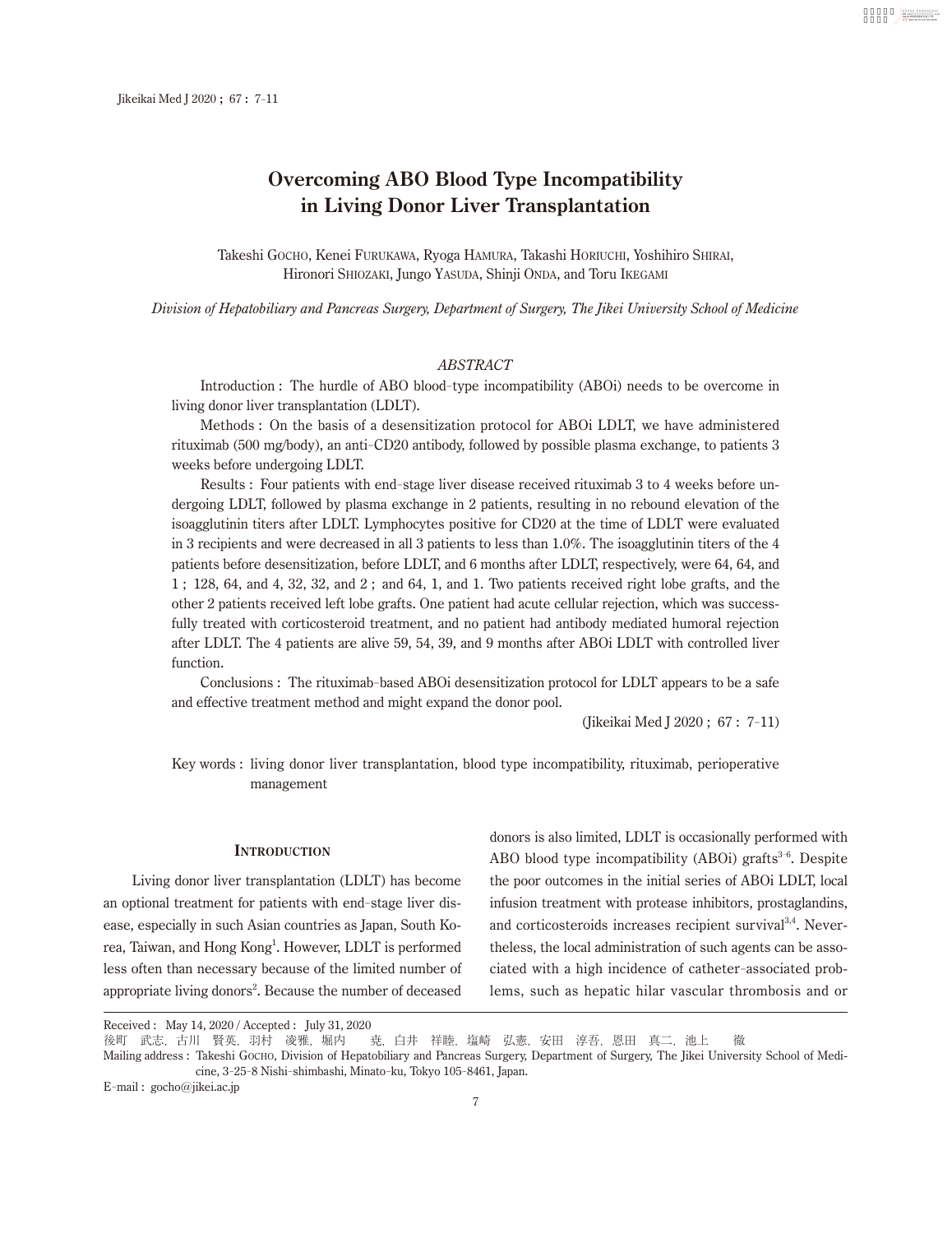intra-abdominal bleeding. An anti-CD20 monoclonal antibody agent that specifically targets the CD20 surface antigen expressed on B-lymphocytes is rituximab<sup>5-9</sup>. Rituximab has been shown to induce complement-mediated cell lysis on CD20 positive cells and antibody-dependent cell cytotoxicity<sup>5,10,11</sup>. The use of rituximab to prevent rejection in ABOi LDLT was first reported in 20075 .

We have introduced ABOi LDLT with a rituximab desensitization protocol, and, therefore, in the present study we reviewed outcomes and complications in a series of patients who have undergone ABOi LDLT.

## **Materials and Methods**

Since 2004, 24 patients have undergone LDLT at The Jikei University Hospital. Of these patients, 4 underwent ABOi LDLT. All LDLTs were performed after full informed consent had been obtained from the patients and the Liver Transplantation Committee of The Jikei University School of Medicine had approved. The basic surgical procedures and techniques for the donors and recipients have been previously described<sup>12,13</sup>. Because of the small graft size (graft) volume/standard liver volume ratio  $< 60\%$ ), splenectomy was performed before LDLT in all patients.

The basic immunosuppression regimen for LDLT included tacrolimus with mycophenolate mofetil and corticosteroids. Before LDLT, mycophenolate mofetil was administered at a dose of 2 g/day for 7 days. After LDLT, tacrolimus was administered when the estimated glomerular filtration rate was > 30 ml/minute. The target tacrolimus level ranges from 10 to 15 ng/ml for the first month after LDLT and is titrated from 10 to 7 ng/ml during the next several months. Methylprednisolone is administered at a dose of 20 mg/kg after reperfusion, tapered from 10 to 1 mg/kg over 7 days, and replaced with oral prednisolone at an initial dose of 20 mg/kg, which was tapered to 0, for 6 months after LDLT. For fungal infection prophylaxis, intravenous micafungin was administered for 7 days after LDLT and followed with oral amphotericin B at a dose of 300 mg/day.

Rituximab (500 mg/body) was administered 3 weeks before the scheduled LDLT for patients with chronic liver diseases $8,9$ . The isoagglutinin titer before LDLT was measured with an immunoglobulin G assay<sup>14</sup>. For recipients with an isoagglutinin titer  $> \times 64$ , flow cytometry was performed at least 2 weeks before LDLT to confirm the rate of

CD20 positive cells. To decrease the isoagglutinin titer before LDLT to  $\langle \times 64 \rangle$ , plasma exchange was performed with fresh frozen plasma<sup>7</sup>. Plasma exchange with possible highdose intravenous immunoglobulin (IVIG) was also ready for use after LDLT if a patient showed antibody-mediated rejection (AMR) with elevated liver enzymes and a progressive increase of isoagglutinin titers. If patients had pathological evidence of acute cellular rejection (ACR), methylprednisolone was administered at a dose of 1 gram for 2 consecutive days, tapered from 200 mg to 40 mg over 5 days, and then replaced with 20 mg of oral prednisolone under the prophylactic administration of ganciclovir to prevent cytomegalovirus infection.

This retrospective study complies with the Declaration of Helsinki and was approved by the Ethics Committee of The Jikei University School of Medicine (protocol ID number 27 177) with waiver of informed consent.

### **Results**

The 4 patients who underwent ABOi LDLT had a mean recipient age of  $56.8 \pm 3.3$  years (Table 1). Primary liver diseases for LDLT included primary biliary cirrhosis for 2 patients, primary biliary cirrhosis with hepatocellular carcinoma for 1 patient, and cryptogenic liver cirrhosis with hepatocellular carcinoma for 1 patient. The mean model for the end-stage liver disease score<sup>1,7,16</sup> was  $10.3 \pm 2.6$ . Blood type combinations of donors to recipients included B to A for 2 patients, AB to A for 1 patient, and A to O for 1 patient. The mean age of donors was  $56.7 \pm 1.0$  years. The graft types included extended left lobe grafts with middle haptic vein and caudate lobe (2 patients) from the husband of female recipients and right lobe grafts (2 patients) from the sisters of the female recipients. The mean graft volume was  $494 \pm 84$  g, and the graft volume standard liver volume ratio was  $46.2\% \pm 8.7\%$ .

All patients received rituximab before LDLT (Table 2). Plasma exchange was performed 3 times in 2 recipients and effectively decreased the isoagglutinin titers before LDLT. Lymphocytes positive for CD20 at the time of LDLT were evaluated in 3 recipients with high initial isoagglutinin titers. In these 3 recipients the CD20 positive cells were decreased to less than 1.0% of all lymphocytes. The isoagglutinin titers in the 4 recipients before desensitization, before LDLT, and 6 months after LDLT, respectively, were 64, 64,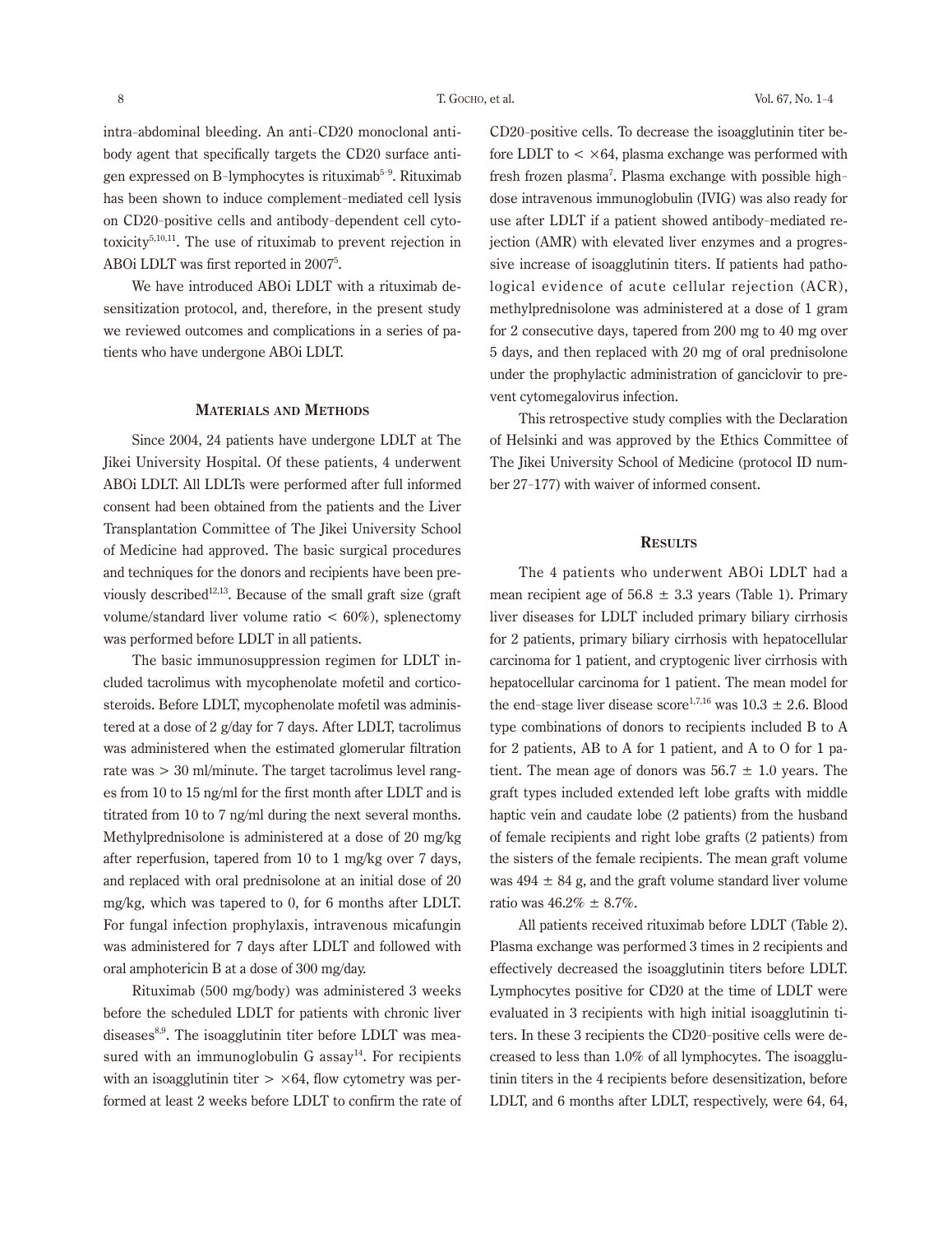| Patient        |           | Donor                    |    |                  |                      |    |                    |    |                     |                                              |
|----------------|-----------|--------------------------|----|------------------|----------------------|----|--------------------|----|---------------------|----------------------------------------------|
|                | Age / Sex | Primary disease          |    |                  | MELD ABO Age/Sex ABO |    | Relationship Graft |    | Graft volume<br>(g) | Graft volume standard liver<br>volumes ratio |
|                | 53 F      | <b>PBC</b>               | 14 | А                | 55 M                 | B  | Husband            | LL | 446                 | $40.6\%$                                     |
| $\overline{2}$ | 65 F      | <b>PBC</b><br><b>HCC</b> | 10 | A                | 58 F                 | B  | Sister             | RL | 597                 | 57.1%                                        |
| 3              | 55 F      | LC<br><b>HCC</b>         | 13 | A                | 58 M                 | AВ | Husband            | LL | 332                 | 30.2%                                        |
| 4              | 54 F      | <b>PBC</b>               | 4  | $\left( \right)$ | 56 F                 | Α  | Sister             | RL | 604                 | 57.1%                                        |

Table 1. Recipient and donor information

ABOi, ABO incompatible ; HCC, hepatocellular carcinoma ; LC, liver cirrhosis ; LL, left lobe ; MELD, model for end stage liver disease ; PBC, primary biliary cholangitis ; RL, right lobe

| Patient | Rituximab<br>(Pre-LDLT<br>day) | PE         | Isoagglutinin titer |            |    |                     |                          |             | Operation                                | <b>EBL</b>    | LHS   | <b>BTF</b> |            |              |           |                    |
|---------|--------------------------------|------------|---------------------|------------|----|---------------------|--------------------------|-------------|------------------------------------------|---------------|-------|------------|------------|--------------|-----------|--------------------|
|         |                                |            | Initial<br>(day)    | at<br>LDLT |    | $1 \text{ mo}$ 6 mo | $CD20-$<br>positive cell | Splenectomy | Rejection                                | time<br>(min) | (g)   | (days)     | RBC<br>(u) | FFP<br>(u)   | PC<br>(u) | Outcomes           |
|         | Yes $(27)$                     |            | 64<br>$(dav-27)$    | 64         |    |                     | $0.1\%$                  | Yes         | <b>ACR</b><br>(day 8,<br>corticosteroid) | 718           | 1,950 | 42         | 4          | $\mathbf{0}$ | $\theta$  | Alive<br>59 months |
| 2       | Yes $(20)$                     | $\times 3$ | 128<br>$(dav-32)$   | 64         | 4  | 4                   | $0.5\%$                  | Yes         | No                                       | 776           | 2,050 | 30         | 4          | 16           | 10        | Alive<br>54 months |
| 3       | Yes $(21)$                     | $\sim$     | 32<br>$(dav-29)$    | 32         |    | $\overline{2}$      | -*                       | Yes         | No                                       | 815           | 3,590 | 33         | 22         | 20           | 10        | Alive<br>39 months |
| 4       | Yes(21)                        | $\times 3$ | 64<br>$(dav-28)$    |            | 16 |                     | 0.7%                     | Yes         | No                                       | 1,130         | 2,160 | 35         | 8          | 16           | 20        | Alive<br>9 months  |

ACR, acute cellular rejection ; BTF, blood transfusion ; EBL, estimated blood loss ; FFP, fresh frozen plasma ; LDLT, living donor liver transplantation ; LHS, length of hospital stay ; PC, platelet concentrates ; PE, plasma exchange ; RBC, red blood cell \*Flow cytometry to detect CD20 positive cells was not performed.

and 1 ; 128, 64, and 4 ; 32, 32, and 2 ; and 64, 1, and 1. No adverse events after rituximab administration were observed in any patient. Two recipients received right lobe grafts, and the other 2 recipients received left lobe grafts. One patient had ACR successfully treated with corticosteroid treatment, and no patient had AMR after LDLT. All 4 patients are alive 59, 54, 39, or 9 months after ABOi LDLT with controlled liver function. All donors were discharged without severe complications.

# **Discussion**

Despite the unsatisfactory outcomes of ABOi LDLT previously reported, trials of methods to increase the survival rate have been performed in Japan, where the chance of acquiring liver grafts from deceased donors is  $\text{low}^{1,2}$ . The first significant advance in performing ABOi LDLT was graft local infusion treatment, including the intraportal or intra-arterial infusion of prostaglandin E1, mesylate gabexate, and methylprednisolone<sup>3,4</sup>. Although this treatment improved the results of ABOi LDLT, its problems included catheter-associated complications<sup>3,4</sup>. However, this treatment also greatly increased the graft survival rate after ABOi LDLT<sup>3-5</sup>.

The transmembrane polypeptide CD20 is expressed on the majority of both normal and malignant B cells and is an appropriate target for monoclonal antibody therapy<sup>15</sup>. Rituximab, the first monoclonal antibody to be approved for therapeutic use in 1997, is a monoclonal gamma globulin that binds to CD20 on the surfaces of both normal and malignant B cells and destroys these cells. Although rituximab was initially used exclusively for B cell lymphomas, previous trials have described its use in various immune-related diseases, including systemic lupus erythematosus and rheumatoid arthritis<sup>11,16</sup>. Rituximab has been reported to reduce the peak immunoglobulin G isoagglutinin titers in ABOI LDLT recipients<sup>9</sup>; therefore, immunoglobulin G assays are considered important for ABOi LDLT.

Early reports of ABOi LDLT described its ineffectiveness for controlling the rebound elevation of the isoaggluti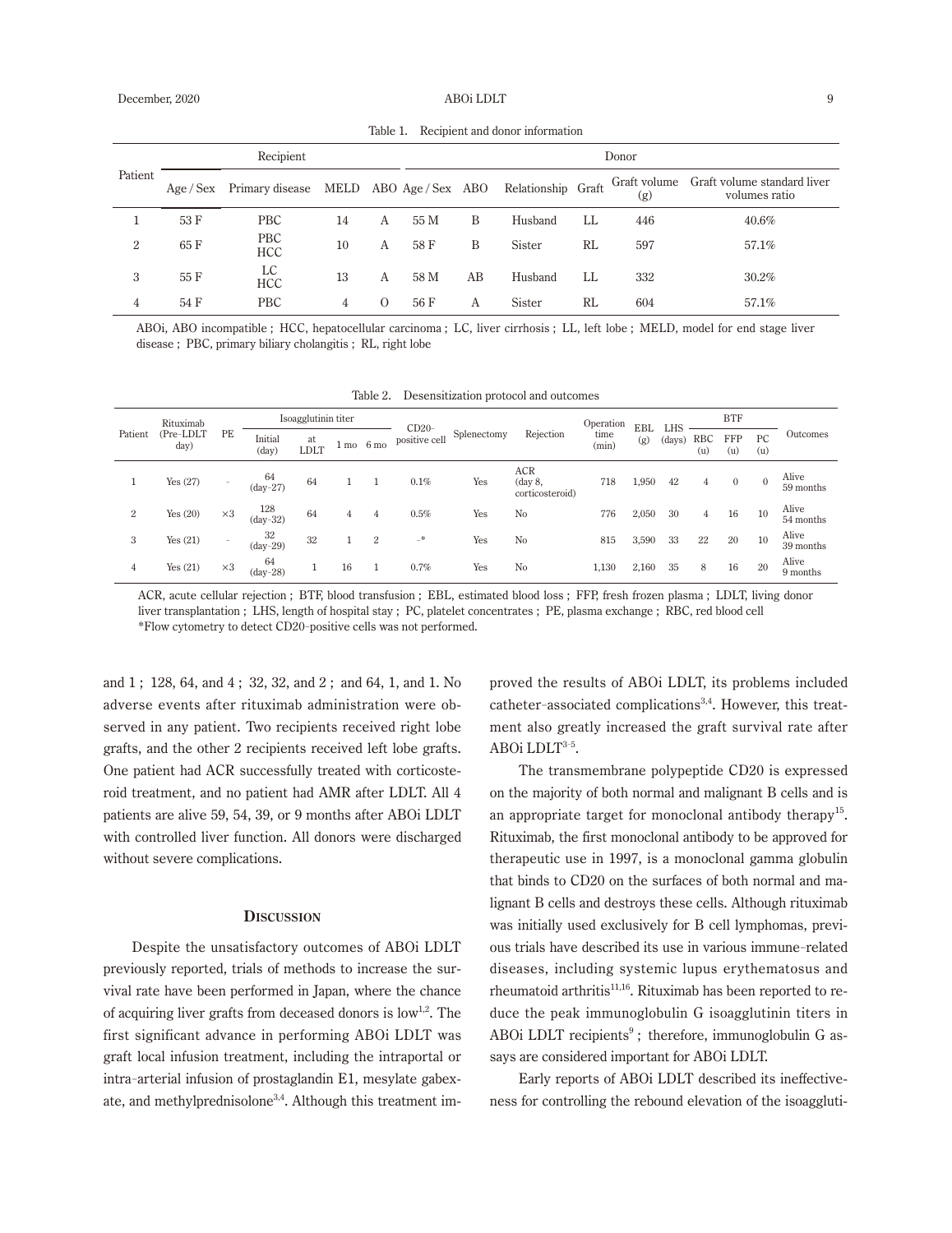nin titer and the occurrence of total graft necrosis with its use after LDLT<sup>3</sup> .

However, its use as long as 3 weeks before the LDLT has been reported to achieve successful outcomes<sup>5</sup>. Furthermore, the administration of rituximab earlier than 7 days before LDLT has been reported to significantly deplete CD20 positive B lymphocytes and memory B lymphocytes and to decrease the peak post-LDLT isoagglutinin titers and that rituximab administered 3 weeks before LDLT depleted B-cells<sup>14</sup>. A national study has reported that a single regular dose of rituximab (500 mg/body or 375 mg/m $^2$ ) has a lower incidence of AMR than does a single smaller dose (300 mg/body) and that multiple doses of rituximab significantly increase the incidence of fungal and viral infections. Other reported adverse effects of rituximab include renal dysfunction, sepsis, neutropenia, lung edema, and anaphy $laxis<sup>14</sup>$ . Plasma exchange is indicated when the isoagglutinin titer is greater than  $\times 64$ . In a previous study<sup>7</sup> 2 to 8 sessions of plasma exchange were required to reduce isoagglutinin titer to  $\times 64$ . However, in the present study, isoagglutinin titers in 2 patients were successfully reduced with 3 sessions of plasma exchange, respectively. Those desensitization protocol using rituximab has improved outcomes after LDLT, and graft and patient survival rates did not differ significantly between recipients of ABOi and ABO compatible LDLT in the propensity score-matched analysis<sup>17</sup>. A major complication of ABOi LDLT is AMR, which mainly occurs within 2 years after LT and significantly decreases the overall survival rate<sup>14</sup>. Because AMR might occur, we have prepared corticosteroid pulse treatment with 2 sessions of methylprednisolone at an initial dose of 1 gram, which is then tapered, and plasma exchange to decrease the isoagglutinin titer with high-dose IVIG. In a similar way, IVIG has been effectively used to control acute humoral rejection in highly sensitized candidates for kidney transplantation<sup>18-20</sup>. The proposed mechanisms of action of IVIG on the humoral reaction include B-cell apoptosis through the Fc-receptor dependent pathway and the inhibition of Tcell–mediated or complement-mediated allograft injury ; however, these possible mechanisms have not been confirmed. A possible third line for treating AMR is the use of newly developed drugs, including bortezomib to suppress plasma cells and eculizumab to control C5 complement system could be the as recently reported $^{21,22}$ . Of the present patients, only 1 (patient 1 in Tables 1 and 2) had ACR after

LDLT. Because ACR was thought to be T cell-mediated rejection, we suggest plasma exchange before LDLT to reduce isoagglutinin titer in this patient could not prevent ACR.

In conclusion, ABOi LDLT could be safely performed under a rituximab-based protocol to effectively prevent AMR.

Authors have no conflicts of interest.

#### **References**

- 1. Tanaka K, Uemoto S, Tokunaga Y, Fujita S, Sano K, Nishizawa T, et al. Surgical techniques and innovations in living related liver transplantation. Ann Surg. 1993 ; 217 : 82 91.
- 2. Kubota T, Hata K, Sozu T, Ueda Y, Hirao H, Okamura Y, et al. Impact of Donor Age on Recipient Survival in Adult-to-Adult Living-donor Liver Transplantation. Ann Surg. 2018 ; 267 : 1126 1133.
- 3. Tanabe M, Shimazu M, Wakabayashi G, Hoshino K, Kawachi S, Kadomura T, et al. Intraportal infusion therapy as a novel approach to adult ABO-incompatible liver transplantation. Transplantation. 2002 ; 73 : 1959 61.
- 4. Egawa H, Teramukai S, Haga H, Tanabe M, Fukushima M, Shimazu M. Present status of ABO-incompatible living donor liver transplantation in Japan. Hepatology. 2008 ; 47 : 143 52.
- 5. Usui M, Isaji S, Mizuno S, Sakurai H, Uemoto S. Experiences and problems pre-operative anti-CD20 monoclonal antibody infusion therapy with splenectomy and plasma exchange for ABO-incompatible living-donor liver transplantation. Clin Transplant. 2007 ; 21 : 24 31.
- 6. Egawa H, Ohdan H, Haga H, Tsuruyama T, Oike F, Uemoto S, et al. Current status of liver transplantation across ABO blood-type barrier. J Hepatobiliary Pancreat Surg. 2008 ; 15 : 131 8.
- 7. Ikegami T, Taketomi A, Soejima Y, Yoshizumi T, Uchiyama H, Harada N, et al. Rituximab, IVIG, and plasma exchange without graft local infusion treatment : a new protocol in ABO incompatible living donor liver transplantation. Transplantation. 2009 ; 88 : 303 7.
- 8. Soejima Y, Muto J, Matono R, Ninomiya M, Ikeda T, Yoshizumi T, et al. Strategic breakthrough in adult ABO-incompatible living donor liver transplantation : preliminary results of consecutive seven cases. Clin Transplant. 2013 ; 27 : 227-31.
- 9. Egawa H, Ohmori K, Haga H, Tsuji H, Yurugi K, Miyagawa-Hayashino A, et al. B-cell surface marker analysis for improvement of rituximab prophylaxis in ABO-incompatible adult living donor liver transplantation. Liver Transpl. 2007 ; 13 : 579 88.
- 10. Ikegami T, Taketomi A, Soejima Y, Iguchi T, Sanefuji K, Kayashima H, et al. Successful ABO incompatible living donor liver transplantation in a patient with high isoagglutinin titer using high-dose intravenous immunoglobulin. Transplant Proc.